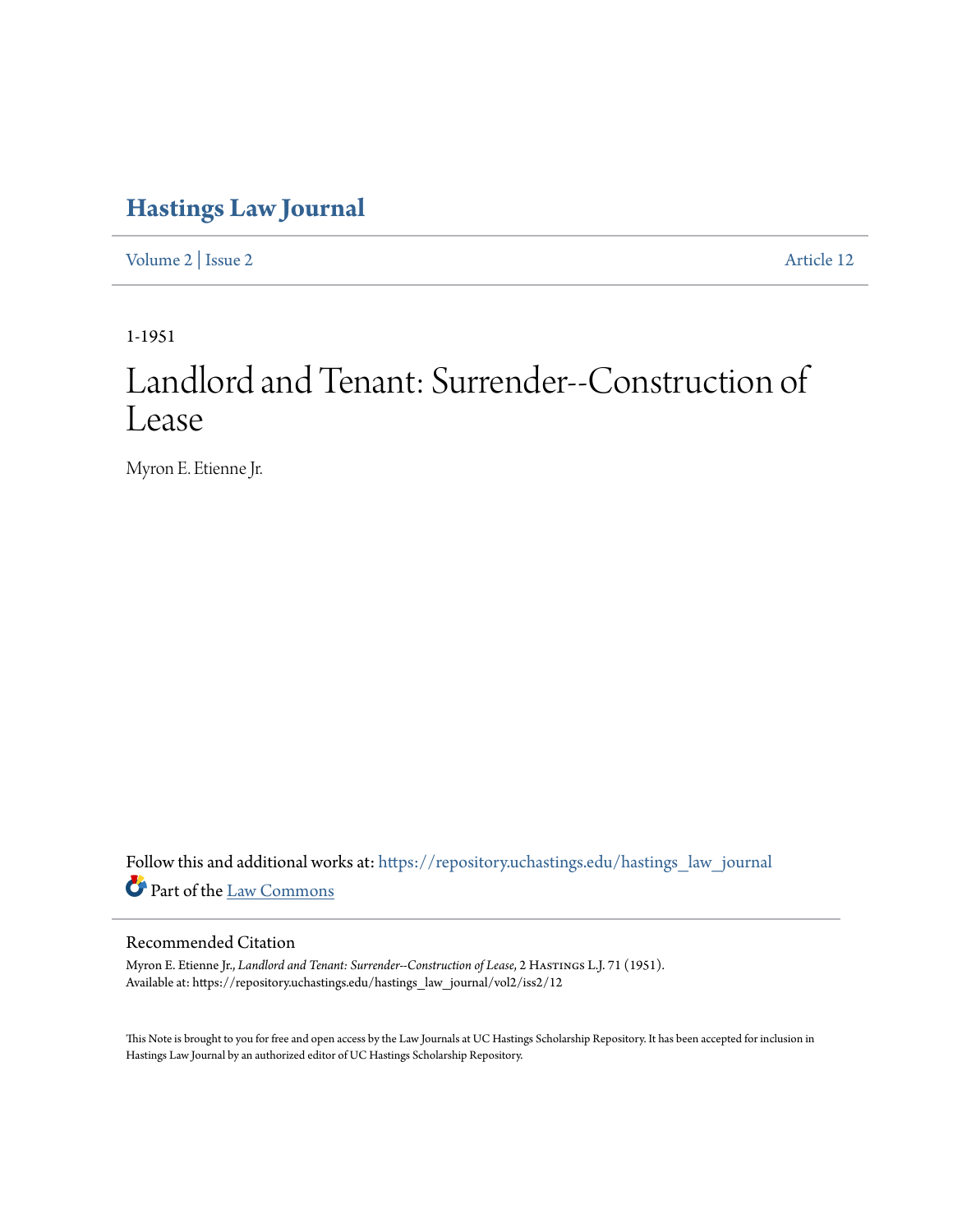are several instrumentalities, plaintiff's inability to show which caused the injury will not prevent *res ipsa* applying. But, under the Ybarra case, each defendant must have had control of at least one of these possibly harmful instrumentalities. In the Raber case the instrumentality was known, but it was not shown to have been in the control of the defendant employee.

It should be added that in the Ybarra case the court emphasized the peculiar relationship existing between an unconscious patient and all those who have control over his body while he is in that state, and in its conclusion, carefully limited itself to the particular facts of the case.<sup>12</sup> This could be a recognition by the court that they were extending the application of *res ipsa* and, hence, a desire on their part to see that caution was used in the future.

The doctrine of *res ipsa loquitur* is a doctrine of probabilities.<sup>13</sup> Yet in the Raber case we find that *res ipsa* applies against a defendant who *might* have had control of the instrumentality. Thus, it applies against one who *might* have been negligent. It does not take much imagination to see the possibilities which flow from that. Because there were only two defendants in the Raber case, the result may not seem too harsh and this may have moved the court to decide as it did. But suppose that the lessee had, instead of one, a dozen employees on the premises. Following the Raber case, would *res ipsa* apply against them all? As suggested by Traynor, J. in a dissenting opinion in the Raber case, a plaintiff who is struck by a falling flower-pot while passing a multistoried apartment building may recover judgment against all tenants because any one of them might have had control of the harmful object, and none of them can point out the guilty party. While this may seem a ridiculous-example, it does illustrate e necessity of setting a limit somewhere, and the Raber case opens wide the gate. *Louis Edmunds.*

LANDLORD AND TENANT: SURRENDER-CONSTRUCTION OF LEASE.-A recent California case applies an unusual rule for surrender by operation of law. In *Gates v. Reid'* a tenant leased a tourist resort for a term of five years. After taking possession and paying the agreed rental for a period of twenty months the tenant vacated. A clause in the lease gave the landlord an option in the event of the tenant's abandonment either (1) to terminate the lease and recover from the tenant the damages caused by his breach, or (2) to reenter and relet the premises to a new tenant without effecting a termination of the lease and recover any deficiency between the old and the new rental. Upon the tenant's abandoment the landlord reentered and operated the premises

<sup>&</sup>lt;sup>12</sup>Id., at page 494. "We do not at this time undertake to state the extent to which the reasoning of this case may be applied to other situations.  $\ldots$  We merely hold that where a plaintiff is unconscious and in the cou 'body or the instrumentalities which might have caused the injuries may properly be called upon to meet the inference of negligence by giving an explanation of their conduct.<sup>3</sup>

<sup>&</sup>lt;sup>1344</sup>The plaintiff must satisfy the triers of fact that fifty-one per cent of the probabilities are in his favor. In a negligence case he is required only to convince the jury that it is more likely that his injuries were caused by negligence than that they were not. ... A case of *res ipsa loquitur* is no exception to these familiar rules." (Prosser, *Res Ipsa Loquitur in California,* 37 Cal. L. Rev., at page 194.) "The rule of *res ipsa loquitur* is founded upon the doctrine of probabilities:' (Bowley v. Mangram & Otter (1906), 3 Cal. App. 229, 84 P. 996.) "The presumption arises from the inherent nature and character of the act causing the injury. Presumptions arise from the doctrine of prob-<br>abilities." (107 Cal. 556, 40 P. 1021, 48 Am. St. Rep. 146.)